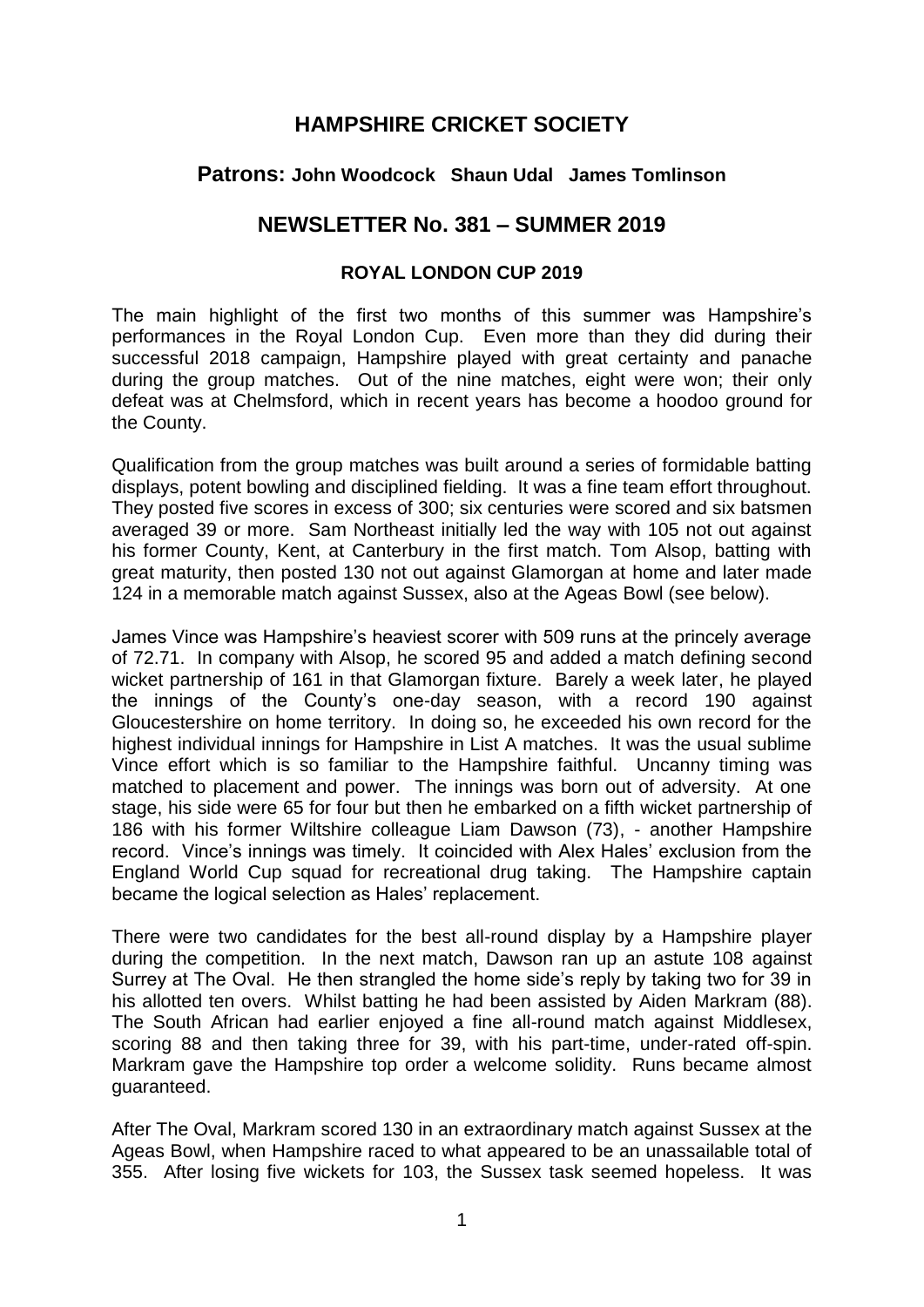then, however, that the free spirited David Wiesse hammered a vivid 171; in partnership with his captain, Ben Brown, he added 232 runs off only 26 overs. Eventually, Sussex required 20 off the last two overs. The game then took its final, dramatic twist. Kyle Abbott, who had taken so many match winning wickets throughout, intervened with two wickets in his final over, including that of Wiesse. Mason Crane held his nerve better than the Sussex tail-enders, taking two wickets in the final over, both with the aid of Alsop stumpings. The visitors had lost their last five wickets for 11 runs, as Hampshire emerged winners after a thrilling day's cricket by nine runs.

The other batsman to prosper was Rilee Rossouw. His highest score was 93 at Chelmsford, where he largely played a lone hand. Such is his capacity for quick scoring, no match is ever quite lost whilst he is at the wicket. He passed fifty in three more matches.

Hampshire's dominant bowler had been the whole hearted, skilful, Kyle Abbott. Throughout the summer, opposing batsmen underwent a severe examination as he probed their techniques mercilessly. Time and again, he made early inroads, and usually picked up a wicket or two at the end. He finished with 20 wickets; his main assistance came from Dawson (18) and Crane (14). Hampshire's fielders had also run out no fewer than eight batsmen during the competition.

Gareth Berg joined the party in the televised semi-final against Lancashire. The latter's batting started brightly but the popular all-rounder (five for 26) and Crane (three for 42) restricted them to 241. Vince (79) and Rossouw (85) in a calculating partnership of 122 for the fourth wicket, then ensured that Hampshire's marvellous performances in the group stages were not wasted. The County eventually eased home by four wickets.

Unfortunately, Hampshire went into the final at Lord's against Somerset with a much weakened side. Vince, Dawson and Markram (who had missed the semi-final) had been selected for their respective World Cup squads. Under !CC rules, no player could appear for any other side during the tournament and, therefore, the trio were ruled out of the final. Hampshire's strategy had been fatally undermined; they were bound to miss the trio's runs, and Dawson's ability to restrict the run rate, and take wickets along the way.

Stand-in captain Sam Northeast (56), who filled in most capably in those matches in which Vince was unavailable, and James Fuller (55 not out) batted well but, throughout the innings, wickets fell at inconvenient times, just as partnerships were beginning to build. Hampshire's total of 244 (for eight) was never enough. For once, Abbott was denied by the openers, the precocious Tom Banton (69) and Azhar Ali  $(45)$ , who put on 112 before they were separated in the 20<sup>th</sup> over. James Hildreth (69) not out), always so prolific against the County, guided Somerset to a comfortable six wicket victory. Hampshire will have reflected that they beat Somerset with equal ease by seven wickets in their final group match.

Nevertheless, Hampshire left a warm place in the hearts of their supporters through their play in the previous six weeks. Indeed, their fearless displays in both 2018 and 2019 had rarely been exceeded in their one-day history. Their track record in Lord's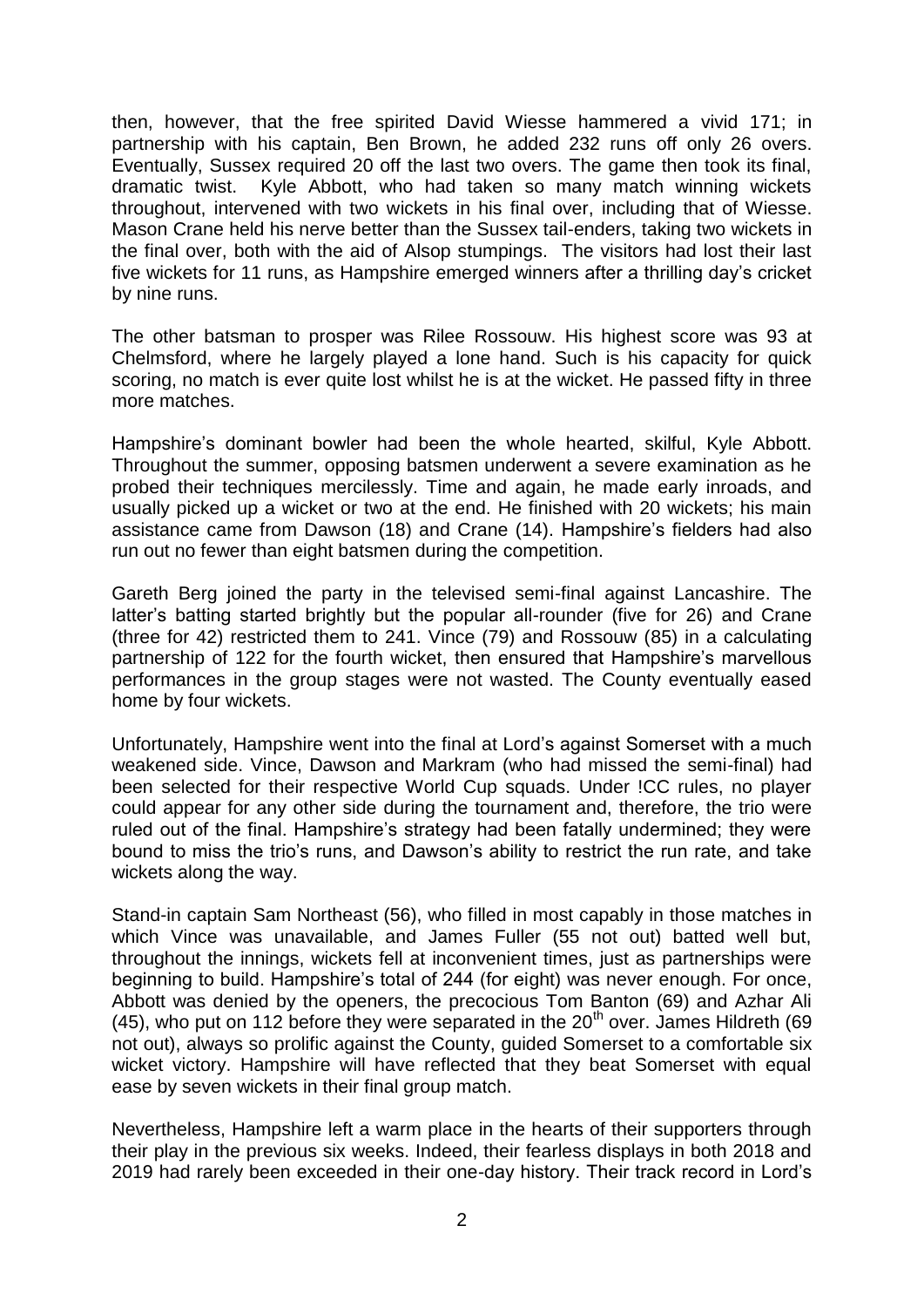finals was also enviable. After taking 25 years to make their first appearance, they subsequently won seven of their nine finals there. When they defeated Warwickshire in 2005, it was planned that there would be no more finals at Lord's. After all the hype about "The Hundred" has dissipated, will there be a change of heart again? For those county cricketers who never played test cricket, a Lord's final was a highlight of their careers.

Finally, after England having won the World Cup this summer, it defies all logic that in 2020 and beyond, the domestic 50-0ver competition will be relegated effectively to not much better than  $2^{nd}$  XI standard, followed by probable extinction. No further comment is required.

### **JAMES VINCE AND GORDON GREENIDGE**

When Gordon Greenidge left Hampshire, most thought his one-day records would never be exceeded for the County. His fast scoring exploits, stemming from quickness of feet, eye and hand were the stuff of legend. Indeed, he was usually at his most dangerous when he was limping. He once scored a Championship century against Northamptonshire at the County Ground in 1985, virtually batting on one leg and with one hand.

However, James Vince has now exceeded the great opener's highest scores in one day cricket. He holds the record for the two best individual scores - 190 v Gloucestershire in 2019, and 178 v Glamorgan in 2018. Greenidge's previous record was 177 v Glamorgan at The County Ground in 1975. The pair have recorded the six highest scores for the County in one-day matches.

Greenidge, of course, was one of the finest of all openers in international cricket. One hopes that there is still time for James Vince to make a similar mark. He is far too good a player not to. He *belongs* on the big stage. Perhaps, one day, we'll find out why it has not yet happened.

### **OBITUARY**

### **TOM MOTTRAM**

Most members will be aware by now that Tom Mottram passed away on 26 July 2019. He was a man who will be remembered very fondly by Hampshire supporters. He came to county cricket late, at the age of 26, his stay was brief and, in the latter stages, plagued by injury, and yet his achievements were considerable. He was an integral part of the side that won the County Championship in 1973, an important presence in the run-in to the first John Player League title in 1975, and a member of the teams that won the Fenner Trophy at Scarborough in 1975 and 1976.

He was in some respects a throwback to a bygone era in that he mainly played on a match-by-match basis as he was a practising architect. This fact makes his feats even more noteworthy.

He was a tall (six feet four inches), lean, right-arm fast-medium bowler. As with many players of his era, his hair and side burns were fairly long. His gait was such that,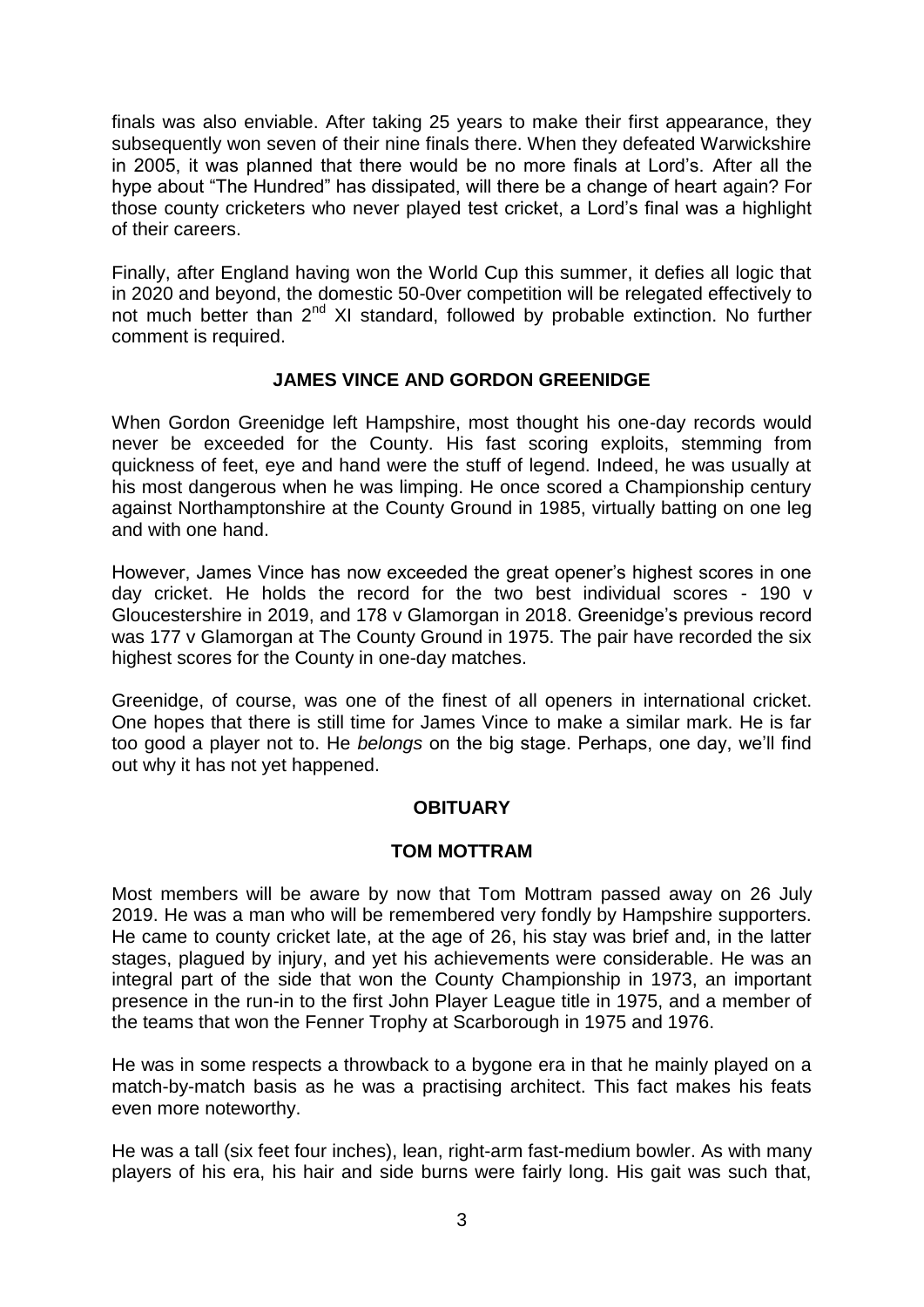with a minimal swing of his arms whilst walking, he was dubbed "The Pink Panther" by his team-mates.

His priceless assets were that he bowled very accurately and possessed the happy knack of dismissing opening batsmen with the new ball. On his first-class debut against the Australians at the County Ground in 1972, he took the wickets of their openers Keith Stackpole and John Inverarity in the first innings, and finished with figures of three for 45. The weather conditions were cloudy; he received a stark reminder that first-class cricket was not a hard school in the second innings when, with the sun out, Stackpole and Graeme Watson (no relation to Shane of the same surname but a similar type of all-rounder) put on 301 for the first wicket as their side raced at indecent speed to a nine wicket victory.

In that Championship season a year later, his victims were a virtual Who's Who of county top-order batsmen as time and again he, with Bob Herman, made early inroads into the opposition. He missed the first three matches whilst the newly arrived Mike Taylor (from Nottinghamshire) took the new ball with Herman. Mottram then came in against Yorkshire at Headingley and made an immediate impression by claiming the wickets of Richard Lumb, John Hampshire and Phil Sharpe in the first innings; he then bowled Geoffrey Boycott - a rare event indeed - and dismissed Lumb again in the second. Thereafter, his scalps included Arthur Milton, Roy Fredericks, John Jameson, Alan Jones, Barry Wood (twice), Imran Khan (batting at three), the Australian Bruce Francis of Essex, Tony Borrington (twice) and Mike Page, Roy Virgin, David Steele (twice) and Colin Milburn, Mike Harris, Roger Knight, Brian Luckhurst and Mike Denness - a most impressive array. For those who were at the County Ground on that sunny Saturday morning, the wicket of Northamptonshire's Roy Virgin will forever remain the memory. Virgin punched the ball, not far off the ground, to the right of the stumps at the bowler's end; Mottram checked his follow through and dived across the full length, and more, of the wickets to effect the catch one handed. For a man of his height and who would not rank as a natural athlete, it was a simply astonishing catch. The crowd, once they realised what had happened, rose as one to applaud him. It was the first Northamptonshire wicket in what was in effect a Championship decider, and set the scene for an unforgettable match and victory. He took career best figures of six for 63 in the second innings against Warwickshire at Coventry.

Hampshire started the season at odds of 66-1 to win the Championship. They had lost Butch White, Alan Castell and John Holder, who between them had taken 1461 wickets for the County, at the end of the previous season. However, the unsung quartet of Mottram (57 wickets), Herman (64), Taylor (64) and Trevor Jesty (36) gave the seam bowling attack a real cutting edge. Towards the end of the season, David O'Sullivan (47) and Peter Sainsbury (53) took full advantage of turning wickets on home grounds.

Mottram and Herman had first bowled together in the previous season and, though not many had thought much of it at the time, had given notice of a most effective partnership. In Mottram's second match, nearly three months after his debut, the pair had bowled out Worcestershire for 90 in the second innings (Mottram five for 45; Herman four for 28), at Portsmouth. Mottram had bowled Basil D'Oliveira in the first. Some three weeks later, they took all the wickets in Kent's first innings at Folkestone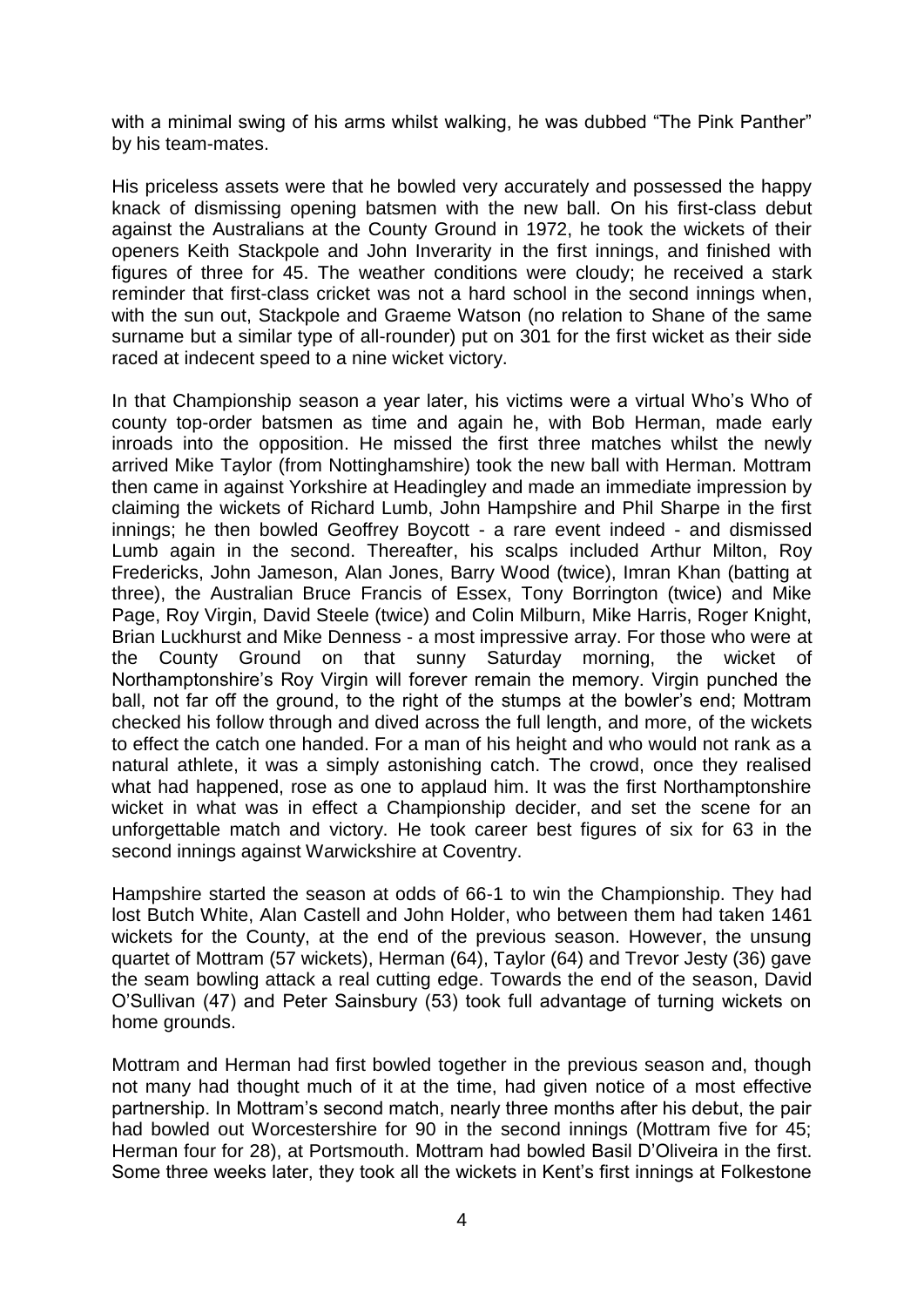(Herman five for 55; Mottram five for 80). However, they were unable to prevent Denness (146) and Asif Iqbal (97 not out) taking Kent to an eventual five wicket victory as they chased down 338 for the second innings.

In the following season, when Andy Roberts terrorised batsmen up and down the land, Hampshire were cruelly robbed of the Championship when they were unable to start their final match of the season due to monsoon weather at Bournemouth. Mottram was unable to play at all during the season because of an Achilles tendon injury, and it must be wondered whether his lack of availability, and similarly in 1975 (again mainly due to injury), deprived Hampshire of three successive Championships. His presence was clearly crucial to the side. However, in 1975, he played in seven matches in the John Player League campaign. Only one of those matches was lost and he took five for 21 in the final, title clinching, match against Derbyshire at Darley Dale.

Though he played in all Sunday matches in 1976, when he headed the averages by a country mile, and all List A matches in 1977, he could only play in seven Championship matches in 1976 - his final season in first-class cricket. He again showed his liking for Yorkshire batsmen by taking five for 51 in the first innings at Headingley, when he dismissed both opening batsmen yet again. The fact that his appearances in 1977 were restricted to List A matches only, meant that he became the first Hampshire player to earn what these days would be termed a "white ball contract". (Derek Shackleton and Peter Haslop had previously been similarly recruited, but to play in Sunday League matches only).

Tom Mottram had come to Hampshire virtually out of the blue after playing league cricket in Liverpool, where he was born on 7 September 1945, and for Lancashire 2<sup>nd</sup> XI. He played his first match in a JPL encounter against Somerset at Glastonbury in 1971. He batted at seven, a lofty position, as he was a genuine number eleven. Despite playing in only 35 first-class matches (111 wickets @ 24.11), his presence in those two major trophy winning sides in 1973 and 1975 earned him a permanent place in Hampshire's history. He made 83 List A appearances (135 wickets @ 18.69).

After his playing days, he wasn't quite finished with Hampshire. His firm was commissioned to build the Squash and Social Centre at Northlands Road, which became a hub of sporting and social activity until the Club's transfer to the Ageas Bowl.

### **BOOK REVIEWS**

#### **The Great Romantic: Cricket and the Golden Age of Neville Cardus by Duncan Hamilton (pub. Hodder & Stoughton-price £20).**

Just once in a while, a sports book is published that transcends its subject to become part of literature. This biography of Neville Cardus, still generally regarded as the greatest of all cricket writers, is one of those. Under the stewardship of Duncan Hamilton, the book spills over into literary criticism, exposing not only the well-established merits of the Cardus' canon, but also the excellence of Hamilton's own work. His biography of Harold Larwood, was indisputably one of the best cricket